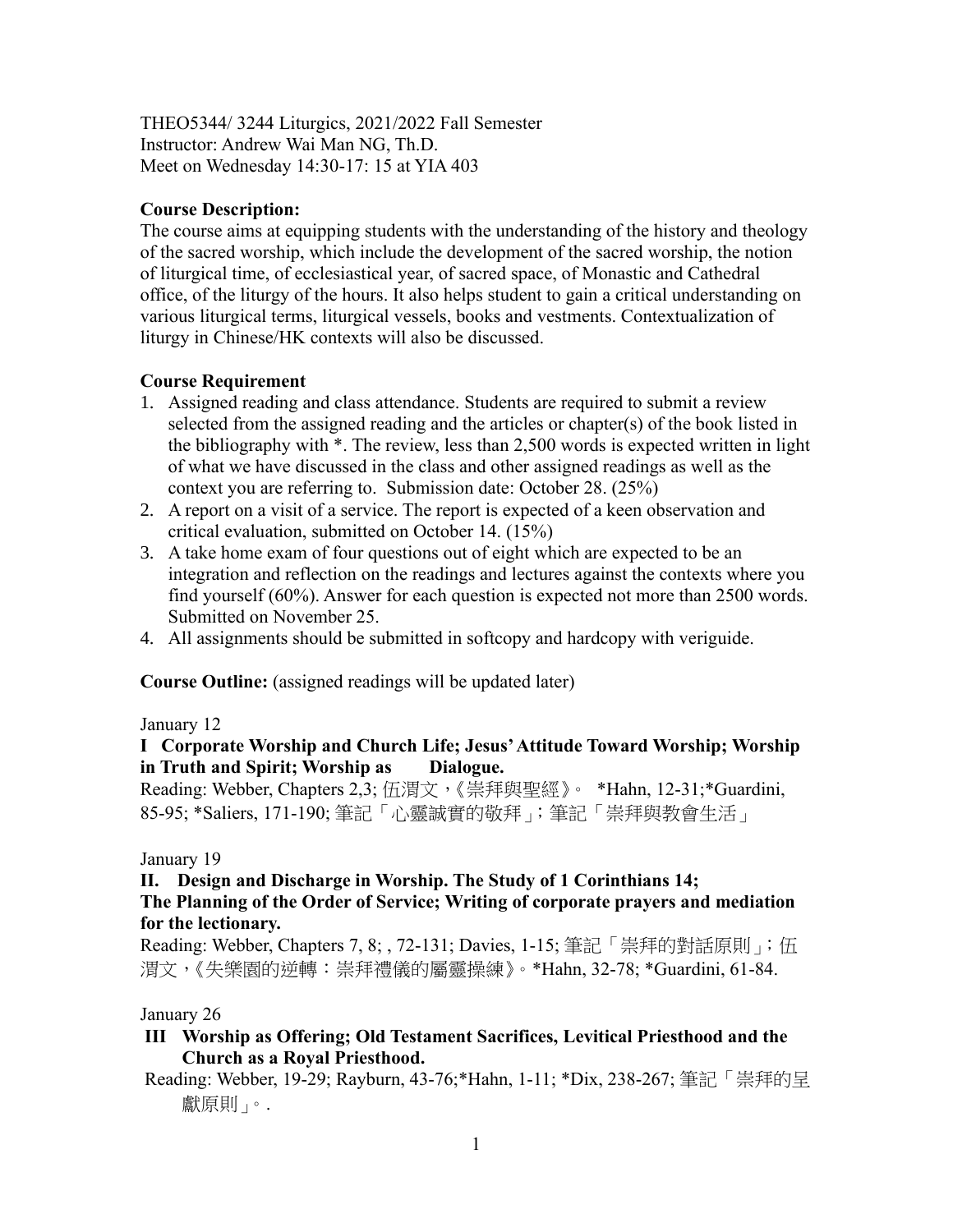February 9

**IV.** Time as Communication: The Christian Calendar; the Lectionary; Reading the **Bible/ Preaching According to the Lectionary in the Service.**

Reading: Webber, Chapter 13;《崇拜神學》, 91-114; Bonneau, 3-29; White, *Documents of Christian Worship*, 18-40.

Reading: Webber, Chapters 8, 10; 《悠然見鞍山》, 75-84 (講章: *伏在門前的野獸*); 講

章: 饒恕別人就是釋放一個囚犯*──*上主的主權與人的責任 [\(http://www.vinemedia.org/public/courses/chapter.php?](http://www.vinemedia.org/public/courses/chapter.php)

# February 16

# **V. Space as Communication; Christian Art and Worship.**

Reading: Webber, Chapter 12; Pfatteicher, *Liturgical Spirituality*, 142-173; White, *Documents of Christian Worship*, 41-74;\* Guardini, 53-60.\* Saliers,191-216.

February 23

**VI. The Sacraments and Corporate Worship—The Rite of Initiation-Holy Baptism**. Reading: Browning and Reed, Chapter 7: *Toward a Basic Model: Integrating Sacraments, Religious Education, and Liturgy*, 119-135.

### March 2

## **VII. The Sacraments and Corporate Worship—The Rite of Continuation— Eucharist**.

Reading: Browning and Reed, Chapter 7: *Toward a Basic Model: Integrating Sacraments, Religious Education, and Liturgy*, 119-135.

March 9

# **VIII. Worship as Pastoral Care: The Funeral and the Wedding Service**; **Special Occasions.**

Reading: Willimon, 100-146.

March 16

# **IX. Worship as a Drama—The Western Roman Catholic tradition; Vatican II Liturgical Reform;**

Reaing: Thompson, 27-52; S*acrosanctum Concilium* (Chinese trans., 141-194);

March 23

**X. Worship as a Journey--The Orthodox Church tradition.**  Reading: Schmemann, 23-46.

March 30

**XI. The Protestant Tradition: The Normative and Regulative Principles of Liturgical Reforms: Reformed, Lutheran, Anglican**. Reading: Webber, Chapter 6; Maxwell, 72-91.

April 6

**XII. The Non-conformists**: **Quakers, Free Church, and Charismatic; The Seekers-**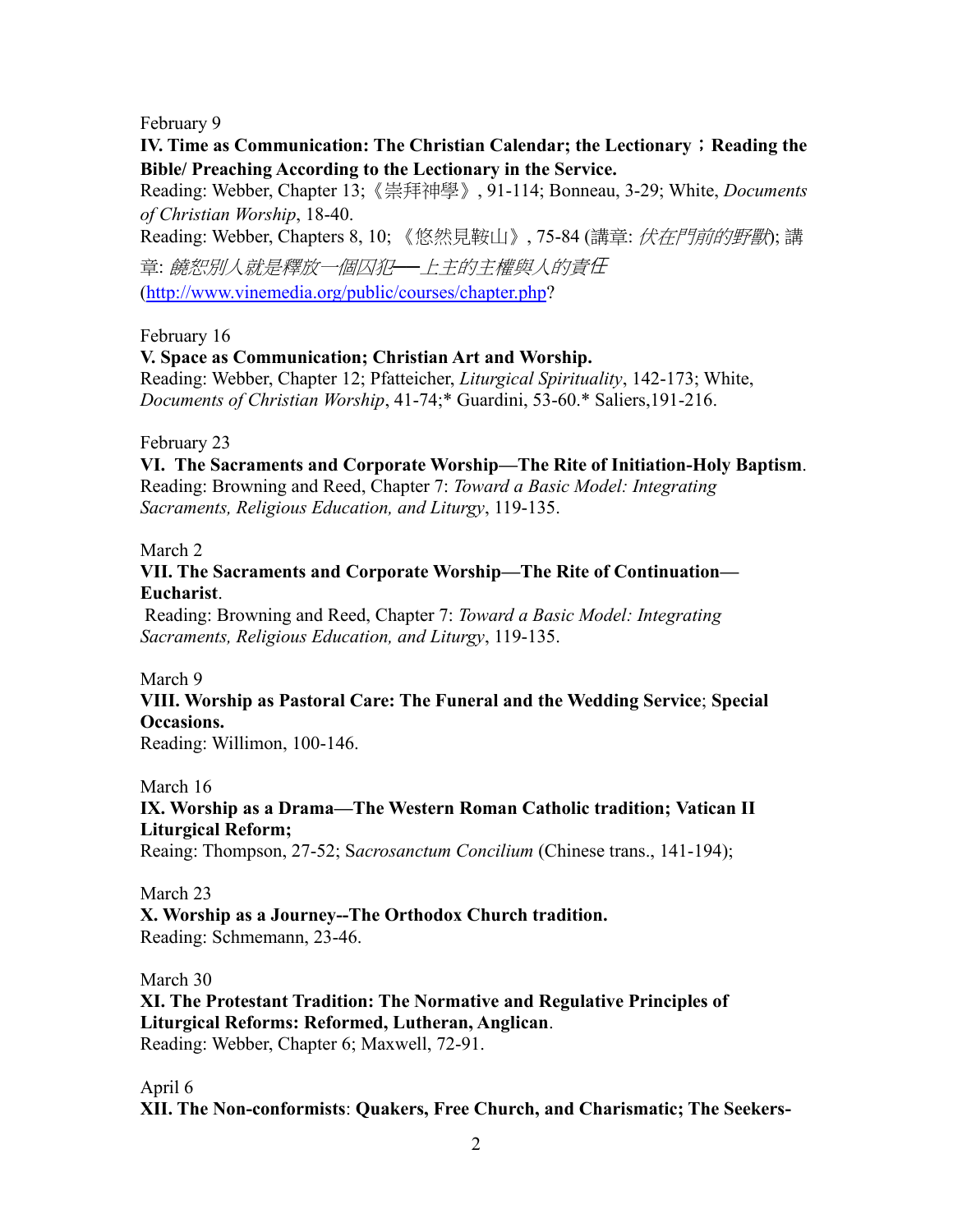#### **friendly services.**

Reading: Webber, 16, 17; Carson,147-157; 178-188; 伍渭文, "誰是崇拜中的主家呢?"

#### April 13

#### **Liturgical Renewal of Vatican II and Ecumenical Movement.**

Reading: \*S*acrosanctum Concilium* (禮儀憲章〉,中譯, 141-194; Ditchingham Report, Department of Faith and Order, WCC, August 1994; Sailiers, 171-190.

#### April 20

### XIV **XIII. The Function of Congregational Singing in Corporate Worship; Hymnology**

Reading: Wang, 1-33; Ng, 77-103; Routley, *Hymns and Human Life*, 1-10; \*Luo, I-To (骆 维道)。「從音樂立場看「敬拜讚美」 Chou Chiu Shan (周翠珊)。「教會音樂—敬拜 讚美」http://www.chinesetheology.com/SChow/AdorationAndPraise.htm

#### **Texts:**

1. Webber, Robbert E. (韋伯). *Worship Old and New (*崇拜。認古識今*)* 香港宣道 出版社,2000。(網上下載 http://www.documentsky.com/6881280924/)

 Hahn, Ferdinand. (ET) *The Worship of God of the Early Church*. Tran. David E. Green and ed., and intro. John Reumann. Philadelphia, PN: Fortress Press, 1973.

3. Guardini, Romano. The Spirit of the Liturgy. Translated by Ada Lane and with introduction by Joanne M. Pierce. New York: The Crossroad Publishing Company, 1998. (First English edition, London: Sheed and Ward, 1930.)

4. White, James F. *Documents of Christian Worship*. Descriptive and Interpretive Sources. Louisville, KY: Westminister/ John Knox Press, 1992.

#### **Selected Bibliography:**

Bailey, Albert Edward. *The Gospel in Hymns*. Backgrounds and Interpretations. New York: Charles Scribner's Sons, 1950. (BV 312.B3)

Bonneau, Normand. *The Sunday Lectionary: Ritual Word, Paschal Shape*. Collegeville, MN: The Liturgical Press, 1998. First place, Liturgical Category, 1999 Catholic Press Association Book Awards.

Bradshaw, Paul F. Editor. *Essays on Early Eastern Eucharistic Prayers*. Collegeville, MN: Liturgical Press, 1997. (BV185.E87 1997)

Bradshaw, Paul F. and Johnson, Maxwell E. *The Origin of Feasts, Fasts and Seasons in Early Church.* Alcuin Club Collection 86 *Christian Worship*. London: SPCK, 2009. (BV185.B733 2009)

Bradshaw, Paul F. *The Search for the Origins of Christian Worship. Sources and Methods for the Story of Early Liturgy*. Second edition. Oxford University, 2002. (BV185.B734)

Bradshaw, Paul F. and Spinks, editors. Bryan. Liturgy in Dialogue: Essays in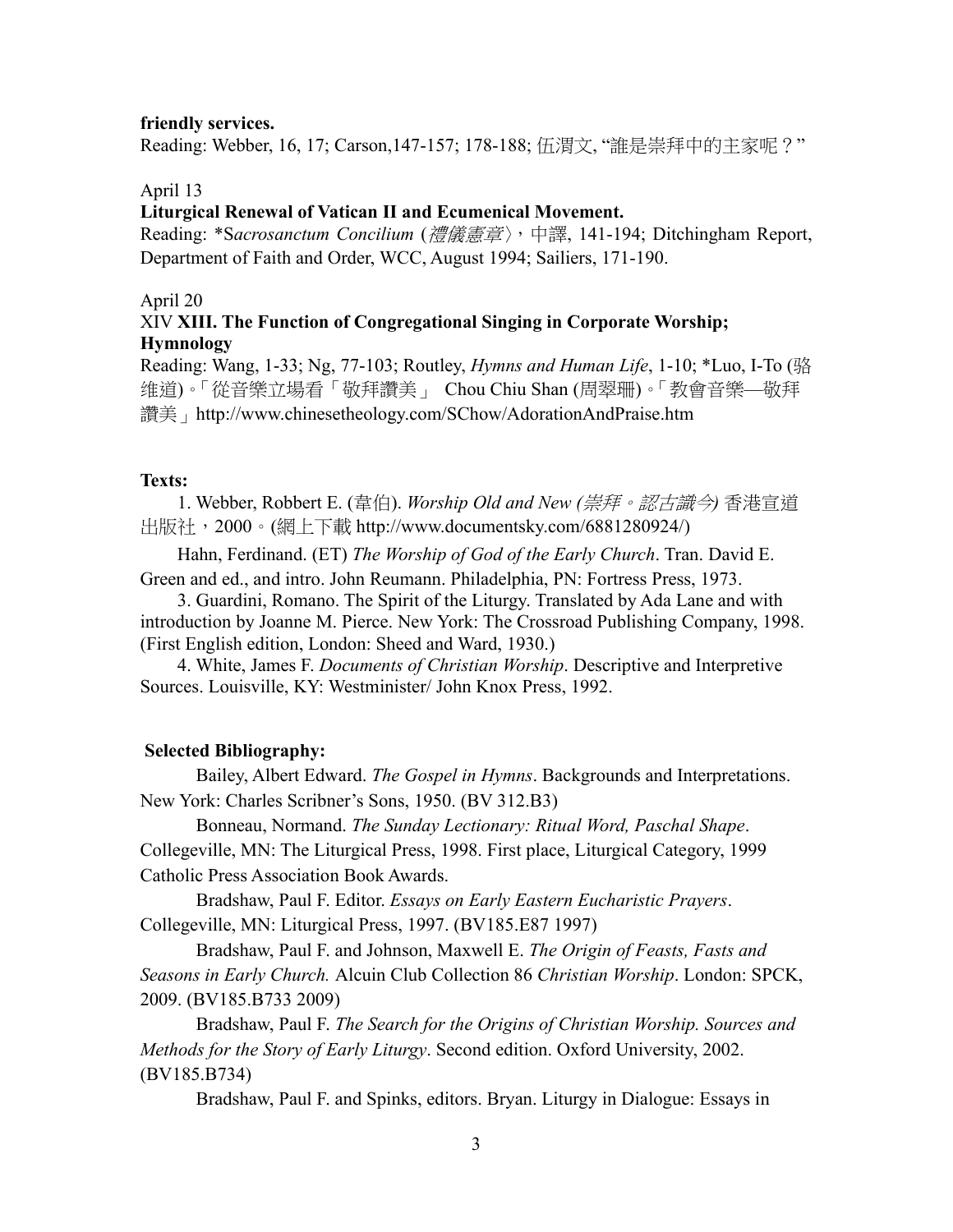Memory of Ronald Jasper. Collegeville, MN: Liturgical Press, 1993. (BV176.L5754 1993)

Brunner, Peter, trans. Bertram, M. H. *Worship in the Name of Jesus*. St. Louis: Concordia Publishing House, 1968.

Clarke, W.K. Lowther, ed. *Liturgy and Worship.* A Companion to the Prayer Books of the Anglican Communion. London, SPCK, 181. (BX5145.C55 1964)

Browning, Robert L. and Reed, Roy A. T*he Sacraments in Religious Education and Liturgy.* Birmingham, AL: Religious Education Press, 1985. (BV800.B76 1985)

Carson, D. A., Ed. Worship: Adoration and Action. Grand Rapids, MI: Baker

Book House and Carlisle, UK: Paternoster Press, 1993. (BV15.W65 1993) Chou Chiu Shan (周翠珊)。「教會音樂—敬拜讚美」

http://www.chinesetheology.com/SChow/AdorationAndPraise.htm

Danielou, Jean, trans. Attwater, Donald. Primitive Symbols. London: Burns & Oates, 1964. (BV155.D313 1964)

 Davies, J. G.. *New Perspectives on Worship Today.* London: SCM Press, 1978. (BV10.2.B38)

Dawn, Marva J. *Reaching Out without Dumbing Down: A Theology of Worship for the Turn-of-the-Century Culture.* Grand Rapids: Eerdmans Publishing Company, 1997.(BV15.D38 1995)

\_\_\_\_\_\_\_\_\_\_\_\_. *A Royal 'Waste" of Time. The Splendor of Worshiping god and Being Church for the World.* Grand Rapids, Eerdmans Publishing Company, 1999. (BV15.D39 1999)

 *The Ditchingham Report* (Faith and Order) 。Geneva: World Council of Churches, August, 1994.

Dix, Dom Gregory. *The Shape of the Liturgy, With Additional Notes by Paul V. Marshall.* New York, NY: The Seabury Press, 1982. (BV178.D5 1945)

Dockery, David S. Ed. *Southern Baptist Identity: An Evangelical Denomination Faces the Future.* Wheaton, IL: Crossways Books, 2009.

Fiedrowicz, Michael. Translated by Rose Pfeifer. The Traditional Mass: .History, Form, and Theology of the Classical Roman Rite. New York: Angelico Press, 2020.

Guardini, Romano. The Spirit of the Liturgy. Translated by Ada Lane and with introduction by Joanne M. Pierce. New York: The Crossroad Publishing Company, 1998. (First English edition, London: Sheed and Ward, 1930.)

 Hahn, Ferdinand. (ET) *The Worship of God of the Early Church*. Tran. David E. Green and ed., and intro. John Reumann. Philadelphia, PN: Fortress Press, 1973.

Hislop, D. H. *Our Heritage in Public Worship*. The Kerr Lectures, 1933. New York: Charles Scribner's Sons, 1935.

Ho, Samuel Sung-him (何崇謙) 。〈後現代文化對教會崇拜的衝擊與挑戰〉, 中國神學研究院期刊,第二十九期(2000 年 7 月): 99-116。

Jasper, R.C.D. and Cuming, G.J. Prayers of the Eucharist: Early and Reformed. Texts translated and edited with commentary. Third edition, revised and enlarged.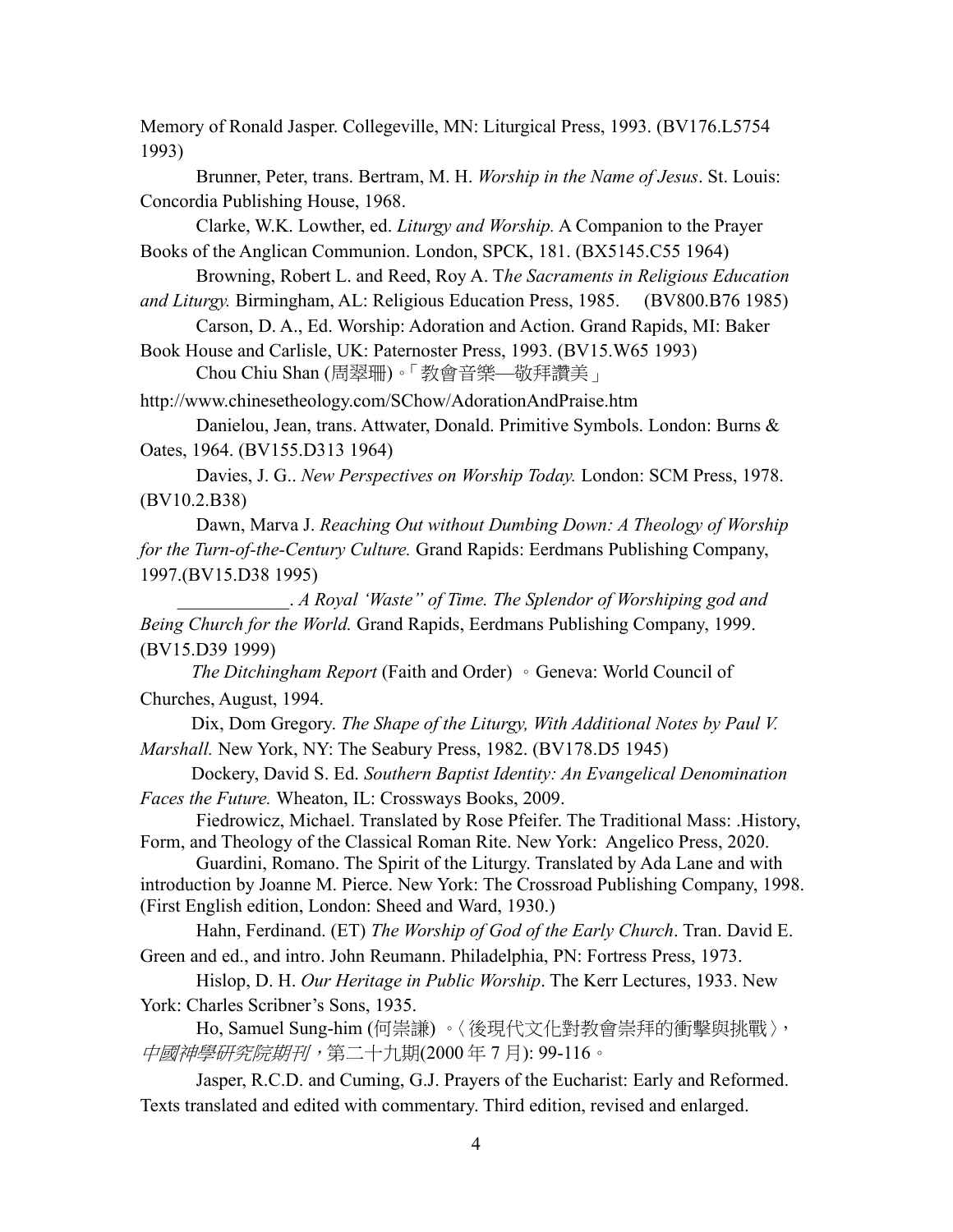Collegeville, MN:, Liturgical Press, 1990. (BV825.5.P73 1980)

Jones, Cheslyn, Wainwright, Geoffrey, Yarnold, Edward, eds. *The Study of Liturgy.* New York: Oxford University Press, 1978. (BV176.S78, 1992)

Jungmann, Josef A, trans. Francis A. Brunner. *The Early Liturgy, to the Time of Gregory the Great.* Notre Dame, IN: Notre Dame Press, 1960. (BV185.J813 1960)

\*Kwok, Nai Wang, Ed. (郭乃弘) *Christian Worship Revisited (*基督教會崇拜重 探*)*.Hong Kong: Hong Kong Christian Institue, 1993.

(增修版*基督教會崇拜重探*, 可網上下載。郭乃弘主編。合著:李熾昌[聖經]、 何曉炘[正教],、陳繼容及天主教教區禮儀委員會[天主教]、鄭賀明[聖公會],周偉 成[信義宗],張永信[自由教會]。上海:上海天主教上海教區光啟社,2000。)

[\(http://pdf.31225.org/books/pdf/%E5%9F%BA%E7%9D%A3%E6%95%99%E4%](http://pdf.31225.org/books/pdf/%E5%9F%BA%E7%9D%A3%E6%95%99%E4%BC%9A%E5%B4%87%E6%8B%9C%E7%9A%84E9%87%8D%E6%8E%A2.pdf) [BC%9A%E5%B4%87%E6%8B%9C%E7%9A%84E9%87%8D%E6%8E%A2.pdf\)](http://pdf.31225.org/books/pdf/%E5%9F%BA%E7%9D%A3%E6%95%99%E4%BC%9A%E5%B4%87%E6%8B%9C%E7%9A%84E9%87%8D%E6%8E%A2.pdf)

Lathrop, Gordon W. *Holy Ground: A Theological Cosmology*. Minneapolis, MN: Fortress Press, 2003. (BV176.3.L38 2003)

Lathrop, Gordon W. *Holy People: A Theological Ecclesiology*. Minneapolis, MN: Fortress Press, 2006. (BV600.2.L327 2006)

Lathrop, Gordon W. *Holy Things: A Theological Theology*. Minneapolis, MN: Fortress Press, 1998. (BV600.2.L327 2006)

Law, Ping-leung Daniel. (羅炳良) *Perspectives on Church Music II (*聖樂綜論 *[*二*]).* Hong Kong: Tien Dao Publishing House, 1995.

。主編。*基督教聖樂路向論文集*。 香港: 香港華人基督 教聯會, 1999。

 Liesch, Barry. *The New Worship. Straight Talk on Music and the Church*. Grand Rapids, MI: Baker Books, 1995.

\*Luo, I-To (骆维道)。"從音樂立場看「敬拜讚美」"。神學與教會。第二十三 卷,第一期 (1977 年): 1-14.

Martin, P. Ralph. *Worship in the Early Church.* Grand Rapids, MI: Eerdmans, 1983. (BV6.M3)

\_\_\_\_\_\_\_\_\_\_\_\_\_. *A Hymn of Christ: Philippians 2: 5-11 in Recent Interpretation and the Setting of Early Christian Worship*. Downers Grove, MI: IVP, 1997. (BS2705.2.M3 1997)

*\_\_\_\_\_\_\_\_\_\_\_\_\_\_. The Worship of God*. Some Theological, Pastoral, and Practical Reflections. Grand Rapids, MI: Eerdmans, 1982. (BV15.M34 1982)

Martos, Joseph. *Doors to the Sacred: A Historical Introduction to Sacraments in the Catholic Church.* Garden City, New York: Image Books, 1982. (BX2200.M355 1991)

Morrill, Bruce T. *Divine Worship and Human Healing: Liturgical Theology at the Margins of Life and Death*. Collegeville, MN: Liturgical Press, 2009. (BX1970.M674 2009)

Ng, Esther Yue L (吳羅瑜) 。*In God's Presence (*朝見永生神*)* Corporate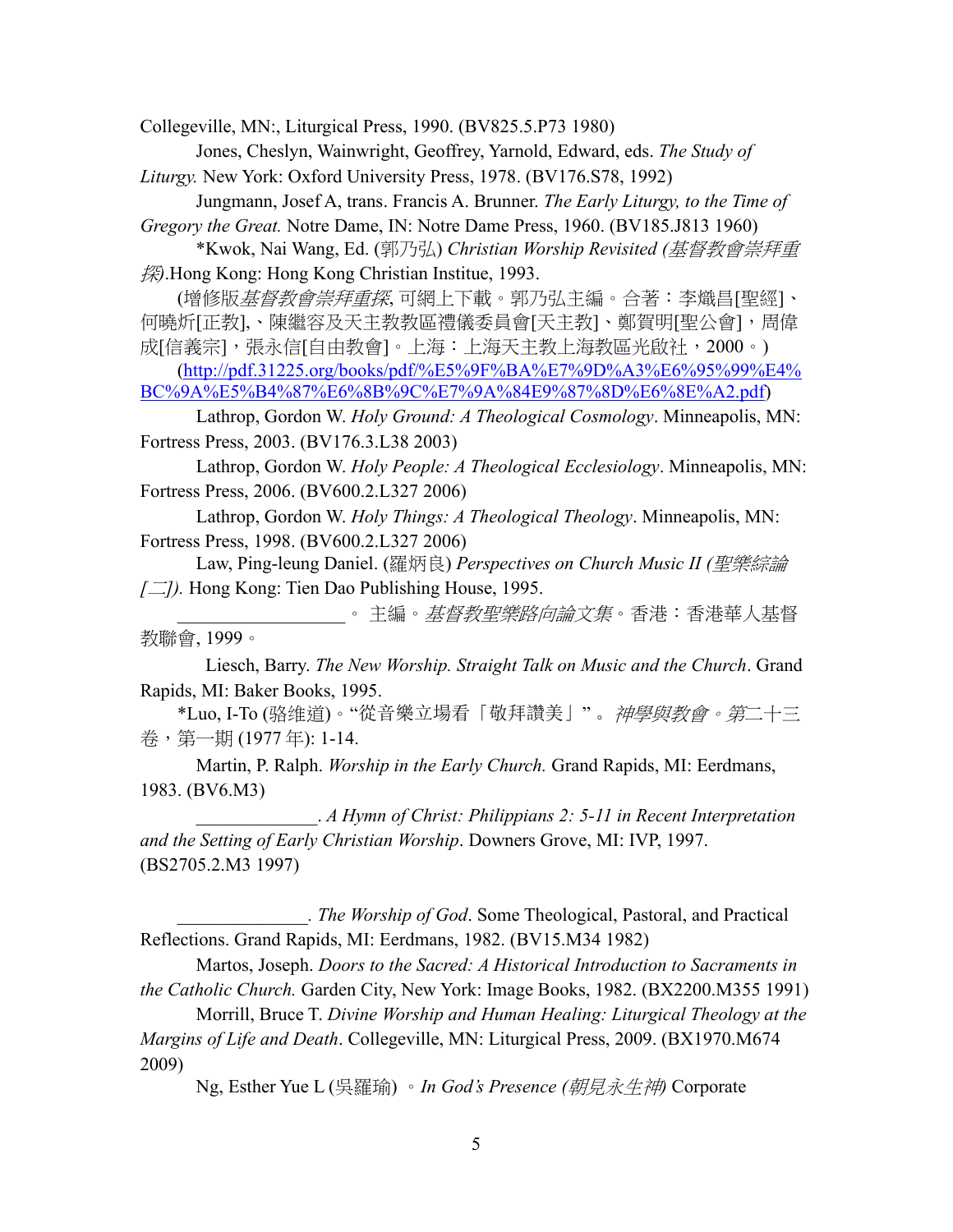Worship: Why and How), ed. Hong Kong: China Graduate School of Theology, 1979. (BV10.2.R3712)

Ng, Andrew Wai Man (伍渭文)。《初期教會信徒皆祭司的觀念(上)》, 中國神 學研究院期刊, 第三期(1987年7月): 39-55。

\_\_\_\_\_\_\_\_\_\_。《初期教會信徒皆祭司的觀念(下): 信徒皆祭司觀念在後期式微 之原因〉,中國神學研究院期刊,第四期(1988年1月): 30-51。

。《失樂園的逆轉:崇拜禮儀的屬靈操練》,*中國神學研究院期* 刊,第 21 期(1996 年 7 月): 45-63。

\_\_\_\_\_\_\_\_\_\_\_。《崇拜與聖經》,吳羅瑜、許志賢主編。《你所唸的你明白嗎?-- 神話語的詮釋》(香港天道書樓,1989): 217-229。

\_\_\_\_\_\_\_\_\_\_\_。《悠然見鞍山》。亮光文化, 2013。

\_\_\_\_\_\_\_\_\_\_\_。*"*誰是崇拜中的主家呢?" 紐約神學教育中心季刊。2000 年 7 月,頁 1-4。

Olsen, Derek. Inwardly Digest:The Prayer Book As Guide to A Spiritual Life. Forward Movement, 2019.

Peterson, David. Engaging with God: A Biblical Theology of Worship.Downers Grove, IL: InterVarsity Press, 1992. (BS680.W78.P47 1993)

Pfatteicher, Philip H. *Festivals and Commemorations*. Handbook to the Calendar in Lutheran Book of Worship. Minneaspolis, MN: Augsburg Publishing House, 1980. \_\_\_\_\_\_\_\_\_\_\_\_\_\_\_\_. *Liturgical Spirituality.* Valley Forge, PN: Trinity Press International, 1997. (BV178.P44 1997)

Przywara, Erich. "Images, Likeness, Symbol, Mythos, Mysterium, Logos "430- 462; Beautiful, Sacred, Christian", 537-555 in *Analogia Entis—Metaphysics: Original Structure and Universal Rhythm* (German original, 1962). Translated by John R. Betz and David Bentley Hart. Retrieval and Renewal in Catholic Thought Ressourcement. Grand Rapids, MI: Eerdmans, 2014.

Ratzinger, Joseph Cardinal. The Spirit of the Liturgy. Tran. John Saward. San Francisco: Ignatius Press, 2000. Interpretation of Guardini's work of same name in his context.

Ratzinger, Joseph Cardinal. The Spirit of the Liturgy (German and English

2000)With a new preface and forward by Robert Cardinal Sarah. With The Spirit of the Liturgy by Romano Guardini (German 1918; English 1930). Commemorative Edition. San Francisco: Ignatius Press, 2018.

Rayburn, Robert G.. *O Come, Let Us Worship*. Grand Rapids, MI: Baker Book House, 1980.

Routley, Erik. *Hymns and Human Life*. Grand Rapids, MI: Eerdmans, 1959. (BVBV310.R68 1959)

\_\_\_\_\_\_\_\_\_\_. *Music Leadership in the Church*. Nashville, TN: Abingdon Press, 1967. (ML3000.R69)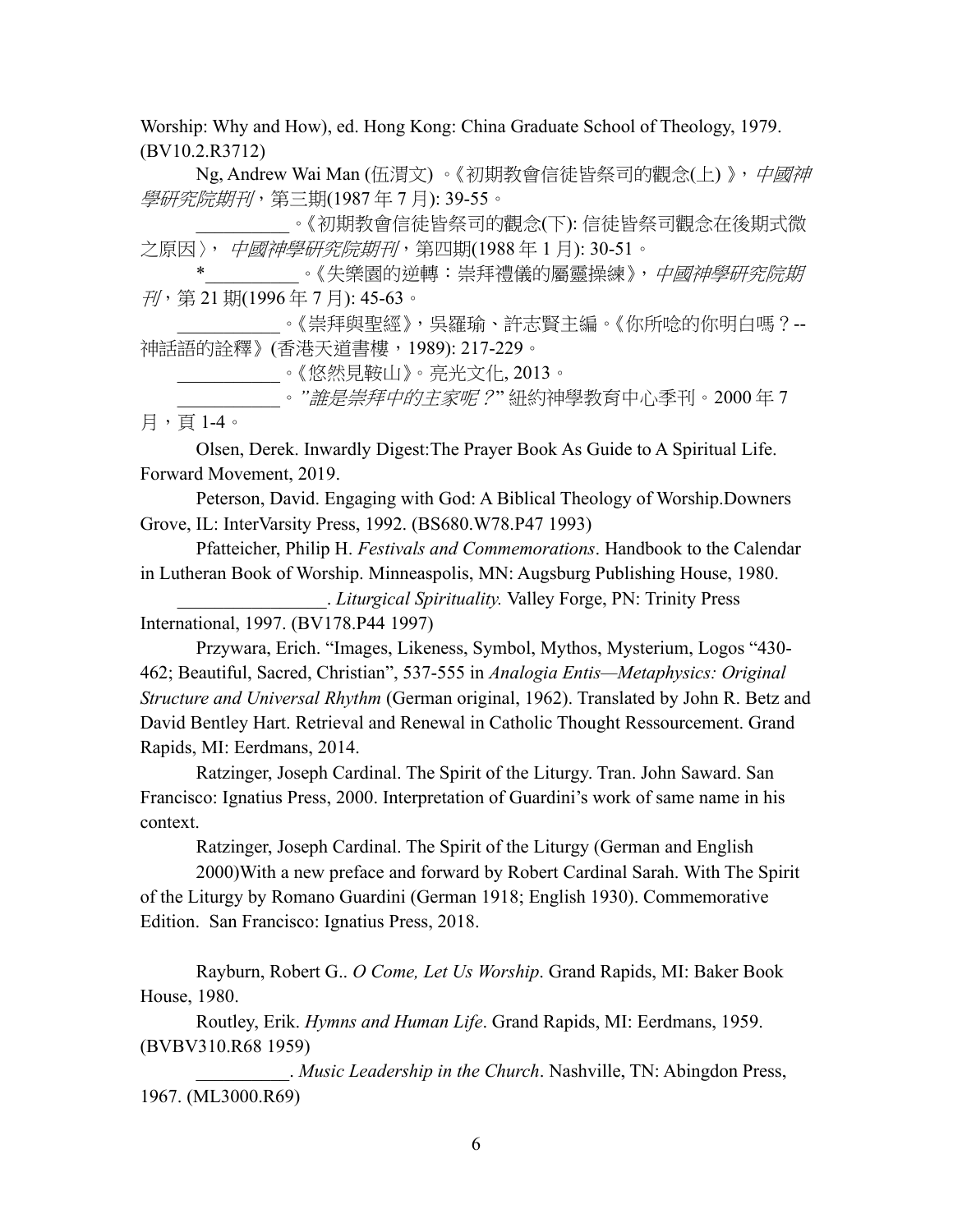*Sacrosanctum Concilium*. (Decree on The Constitution on the Sacred Liturgy, 4 December, 1963) *In Documents of Vatican II*. Edited by Austin P. Flannery. New rev. ed. Grand Rapids, MI:Eerdmans, 1975.

*Sacrosanctum Concilium* 中譯本: *"*禮儀憲章*",*梵蒂岡第二屆大公會議文獻。台 北:台灣地區主教團秘書處出版, 2006 年, 141-193.

Searle. "Rituals", in Jones, Cheslyn, Wainwright, Geoffrey, Yarnold, Edward, eds. *The Study of Liturgy.* New York: Oxford University Press, 1978: 9-15.

Schmemann, Alexander. *For the Life of the World: Sacraments and Orthodoxy*. Vladmir's Seminary Press, 1973. (BX350.S36 1988)

\_\_\_\_\_\_\_\_\_\_\_\_. *The Eucharist: Sacrament of the Kingdom.* Translated by Paul Kachur. Vladmir's Seminary Press, 2003. (BX355.S3613 1988)

\_\_\_\_\_\_\_\_\_\_\_\_. *Ultimate Questions: An Anthology of Modern Russian Religious Thought, edited and with an introduction.* Vladmir's Seminary Press, 1973. (BX 478.S3)

Tam, Angela (譚靜芝)主編。聖樂與崇拜系列 I,《聖經與崇拜》。香港聖樂促進 會,2015。

Tam, Angela (譚靜芝)主編。聖樂與崇拜系列 II, 《崇拜神學》。

Tam, Angela (譚靜芝)。《聖樂與崇拜文薈 I》。香港聖樂促進會,2015

The Liturgy Documents: Essential Documents for Parish Worship. Volume One: Fifth Edition。Chicago: Liturgy Training Publication, 2012.

The Sarum Missal, in English [By A.H. Pearson]. Done Into Engl. Ny A.H. Pearson. Second edition enlarged and revised. London: The Church Printing Company, 1884. (Sarum Missal is the antecedent of Thomas Cranmer's 1549 Book of Common Prayer[1552, 1559, 1604, 1662] in Sarum [Salisbury], 9 miles south of Stonehenge, 87 miles South-west of London. Salisbury Cathedral houses one copy of 1215 Magna Carta.)

Vajta, Vilmos. Luther on Worship: An Interpretation. Philadelphia, PA: Muhlenberg Press, 1958。

Wang, Stephen (王神蔭) 。《聖詩典考》。香港基督教文藝出版社,1955 年。

Webber, Robbert E. (韋伯). *Worship Old and New (*崇拜。認古識今*)* 香港宣道出 版社, 2000。(.網上下載 http://www.documentsky.com/6881280924/)

#### **Selected Bibliography for Prayer Books**

*An Australian Prayer Book*. For use together with The Book of Common Prayer, 1662. Sydney: The Standing Committee of the General Synod of the Church of England in Australia, 1978.

基督教信義宗禮拜與聖事儀式。三版本。香港:道聲出版社,1978。

基督徒喪葬禮文。香港:香港華人基督教聯會,1997。